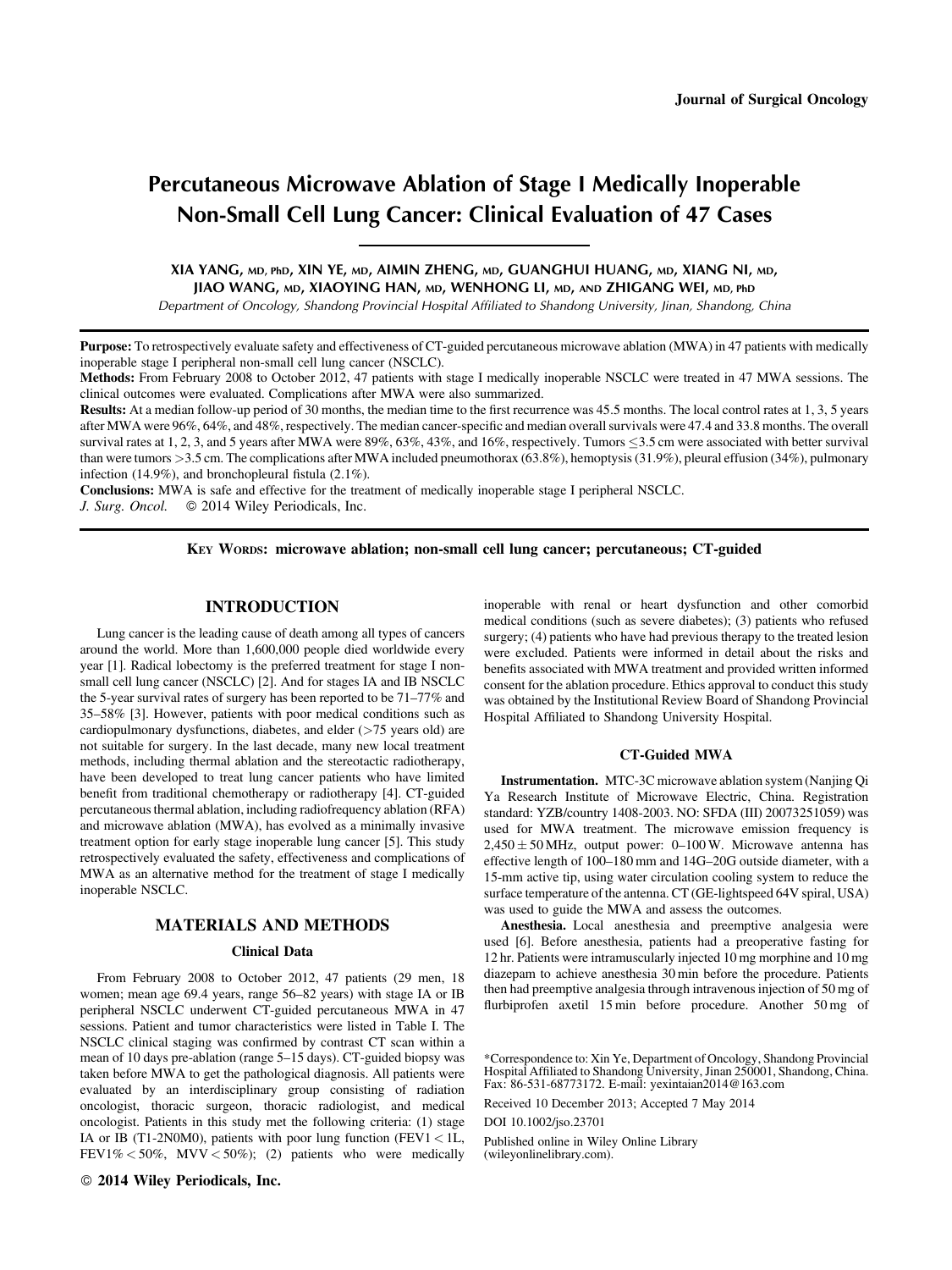## 2 Yang et al.

TABLE I. Patient and Tumor Characteristics

| Age (mean), 69.4 (56–82), years, follow |                |      |  |  |
|-----------------------------------------|----------------|------|--|--|
| up (median), $30$ msec $(7-70)$         | No.            | $\%$ |  |  |
| Gender                                  |                |      |  |  |
| Male                                    | 30             | 63.8 |  |  |
| Female                                  | 17             | 36.2 |  |  |
| Pathology                               |                |      |  |  |
| Adenocarcinoma                          | 28             | 59.6 |  |  |
| Squamous                                | 13             | 27.7 |  |  |
| Other <sup>a</sup>                      | 6              | 12.7 |  |  |
| Location                                |                |      |  |  |
| Right lung                              | 24             | 51.1 |  |  |
| Left lung                               | 23             | 48.9 |  |  |
| Size                                    |                |      |  |  |
| $>3.5$ cm $(3.6-5.0)$                   | 24             | 51.1 |  |  |
| $\leq$ 3.5 cm (2.4–3.5)                 | 23             | 48.9 |  |  |
| Complication                            |                |      |  |  |
| Pulmonary diseases                      | 19             |      |  |  |
| Cardiovascular diseases                 | 39             |      |  |  |
| Diabetes                                | 16             |      |  |  |
| Renal insufficiency                     | $\overline{2}$ |      |  |  |
| Refused surgery                         | 1              |      |  |  |
| Local progression                       |                |      |  |  |
| Yes                                     | 13             | 27.7 |  |  |
| N <sub>0</sub>                          | 34             | 72.3 |  |  |
| Death or not                            |                |      |  |  |
| Yes                                     | 26             | 55.3 |  |  |
| No                                      | 21             | 44.7 |  |  |

<sup>a</sup>Three patients with adeno-squamous carcinoma; two patients with large cell; one patient with sarcoma.

flurbiprofen axetil was injected 8 hr after procedure. The local anesthesia to the location of tumor was conducted by injection of 2% lidocaine.

Procedure. Preoperative localization was confirmed by the observation of CT images and movement of different positions of patients (supine position, lateral position, prone position, etc.). Treatment plan was designed through CT images in which the location‐coordinate scale of CT was adhered to the body surface of the tumor area longitudinally. The treatment plan included: (1) to determine the location, size, shape, and relation to the nearby organs of lesion; (2) to position the punctured points on body surface; (3) to determine the best entry route from the punctured point to the deepest margin of the lesion ("target skin distance"). In addition, the treatment plan includes selecting the number of microwave antenna (single antenna was used for tumors  $\leq$ 3.5 cm, double antennae were used for tumors 3.6–5.0 cm [7–10]. In this study, 19 tumors used single antenna and 28 tumors used double antennae) and presetting the power and duration for ablation.

After achieving the satisfactory anesthesia, procedure was performed by positioning the antenna into the deepest margin of the lesion according to the preoperative‐planned route. CT scan was used to confirm whether the antenna was positioned properly. MWA could be carried out after connected the cold circulating pipes and circulating pumps, linked the MWA antenna and MWA machine with a cable, turned on the power for ablation in accordance with the preset ablation power and duration (generally selected 60–80 W, 6–8 min). The microwave ablation antenna was extracted after the "needle track" was ablated. Then local disinfection was carried out and bandage was used to seal the wound. CT scan was used immediately after the ablation to observe the size, shape and relation to nearby organs of the lesion, as well as to determine if there were any signs of pneumothorax or bleeding, etc. The patients could return back to their wards if they had normal blood pressure, heart rate and oxygen saturation, and no symptoms of hemoptysis, shortness of breath, difficulty in breathing, etc. The patients were given oxygen inhalation and continuously monitored

throughout the procedure with electro‐cardiography and pulse oximetry. Blood pressure was measured and recorded at 5‐min intervals.

#### Follow‐Up Imaging and Outcome Evaluate

All patients received a non‐contrast chest CT scan 24–48 hr after the ablation to detect the potential complications and ground‐glass opacity (GGO). Patients were requested to have serial repeat contrast‐enhanced CT (CECT) scans at 3‐, 6‐, 9‐, and 12‐month intervals. A modified solid tumor evaluation criteria (modified RECIST) was used to evaluate the therapeutic outcome of MWA [11–13]. Local progression was referred to as the contrast‐enhancement by CT scans in the site of ablation.

#### MWA Complication Assessment

Complication assessment was guided by standards which were set by the International Working Group on Imagine‐Guided Tumor Ablation in 2005 [14]. (1) Major complications: If clinical symptoms during or after the image‐guided ablation were not treated, there would be possibilities for life‐threatening safety or leading to substantial damage and dysfunction. Major complications could be also considered as occurred in patients who need hospitalization or prolonged the duration of hospitalization. (2) Minor complications: Those clinical symptoms could be self‐limiting, without sequelae, required only a short period of hospitalization for observation or minor-treatments. (3) Side effects were minor complications such as pain, post‐ablation syndrome, or small asymptomatic hemorrhage or effusion which could be seen on the images.

#### Statistical Analysis

Data analysis was performed by using SPSS 13.0 statistical software. Survival curves for overall was constructed with the Kaplan–Meier method and compared with the log rank test. Comparison between groups was performed by the  $\chi^2$  test. Statistical significance was set at  $P < 0.05$ .

## **RESULTS**

#### Clinical Outcome

The median follow-up post-ablation was 30 months (range 7–70 months) with CECT (Figs. 1–4). Local progression was identified following 13/47 (27.7%) ablation sessions. There were nine cases of tumor diameter greater than 3.5 cm appeared in the local progression, and for tumor diameter  $\leq 3.5$  cm, only four had local progression (Table II). The median time to the first recurrence was 45.5 months (95% CI: 28.8–61.8 months). The local control rates at 1, 3, 5 years after MWA were 96%, 64%, and 48%, respectively. The overall 1‐, 2‐, 3‐, and 5‐year survivals (Fig. 5) were 89%, 63%, 43%, and 16%, respectively. Median overall survival was 33.8 months (95%CI: 31.9–35.7 months) (Fig. 5). The overall 1-, 2-, 3-, and 5-year survivals for tumors  $\leq 3.5$  cm were 91%, 72%, 59%, and 36%, respectively. Tumors  $\leq$ 3.5 cm were associated with better survival than were tumors  $>3.5$  cm ( $P = 0.016$ , Fig. 6). Seventeen patients died of tumor and the median cancer‐specific survival was 47.4 months (95%CI: 25.7–69.1 months) (Fig. 7).

#### Side Effects and Complications of MWA Treatment

Treatment was completed and well tolerated in all cases. No patient died during the procedure or in 30 days after MWA.

Pain. Pain was the common side effect under the local anesthesia conditions during the procedure. In 47 sessions of 47 patients treated by MWA, 10 sessions had moderate to severe pain, of which 3 sessions were severe. Tumors of these three cases were less than 1.5 cm close to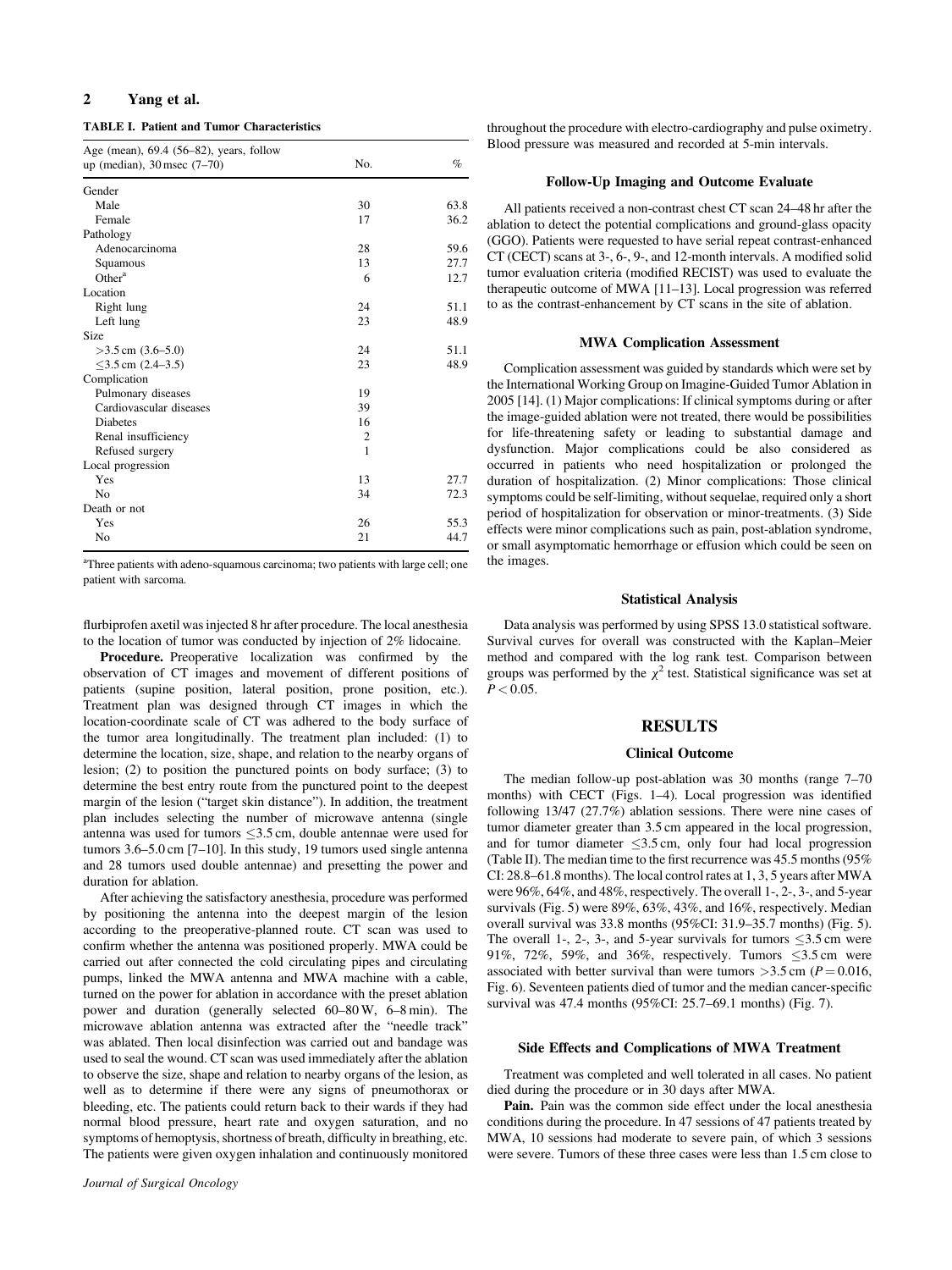

Fig. 1. Male: 72-year-old patient with 3.4 cm  $\times$  2.0 cm left lung cancer (adenocarcinoma) complete response from microwave ablation (MWA) based on modified response evaluation criteria in solid tumors (RECIST) criteria. a: Tumor lesion (arrow) seen on CT immediately prior to MWA. b: The microwave antenna was punctured into lesion (arrow). c: Ablated lesion with surrounding ground-glass opacity seen on repeat CT scan immediately post-MWA. d: Follow-up CT scan at 12 months shows a fibrous scar at the site of the ablated lesion (arrow).

the chest wall and the procedure was stopped when there was severe pain, following subcutaneous injection of morphine. At the same time, adequate amount of sedatives such as midazolam were intravenously injected. Thirteen patients suffered moderate pain after WMA, but no severe post‐ablation pain occurred.

Post-ablation syndrome. The main symptoms were fever (under 38.5°C), fatigue, general malaise, nausea and vomiting, etc. Fifteen patients showed these post‐ablation syndromes.

Complications. Pneumothorax was the most complication. There were a total of 30/47 (63.8%) pneumothorax with 5 patients (13.5%)

requiring chest tube drainage. Among 30 cases with pneumothorax, 14 cases were combined with subcutaneous emphysema. Hemoptysis occurred in 15 cases (31.9%) and the conventional application of hemostatic agents including snake venom thrombin, glucocorticoids, could effectively stop bleeding. In 15 cases with hemoptysis, 7 cases occurred in the process of ablation (due to the fact that ablation itself can cause blood coagulation, hemoptysis during ablation process would gradually stop with no special treatment required). There were 16 cases (34%) of pleural effusion (of which 3 cases underwent chest tube insertion). Seven patients (14.9%) suffered from pneumonia after the



Fig. 2. Male: 72-year-old patient with 3.0 cm  $\times$  2.5 cm left lung cancer (adenocarcinoma) complete response from microwave ablation (MWA) based on modified response evaluation RECIST criteria. a: Tumor lesion (arrow) seen on CT immediately prior to MWA. b: The microwave antenna was punctured into lesion (arrow). c: Six months after ablation, lesion slightly shrinking (arrow). d: Twelve months after ablation, lesions significantly shrinking (arrow). Surrounding ground-glass opacity seen on repeat CT scan immediately post-MWA. d: Follow-up CT scan at 12 months shows a fibrous scar at the site of the ablated lesion (arrow). e: Thirty-six months after ablation, lesion become fiber cord (arrow). f: Sixty months after ablation, the lesion disappeared (arrow).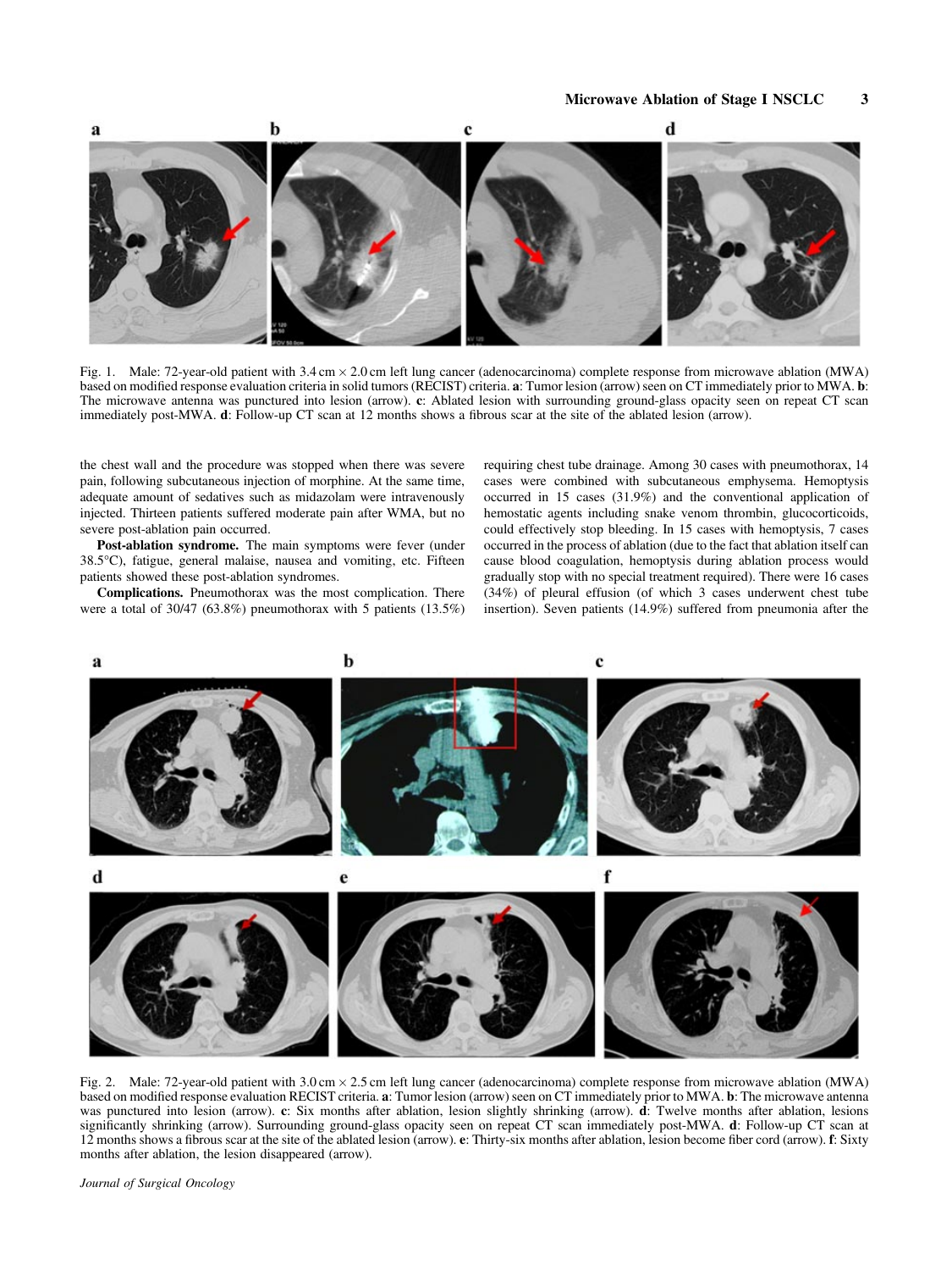# 4 Yang et al.



Fig. 3. Female: 70-year-old patient with 5.0 cm  $\times$  4.5 cm right lung cancer (squamous) complete response from microwave ablation (MWA) based on modified response evaluation RECIST criteria. a: Tumor lesion (arrow) seen on CT immediately prior to MWA. b: Two microwave antenna puncture into the lesion (arrow). c: Ablated lesion with surrounding ground-glass opacity seen on repeat CT scan immediately post-MWA. d: Six months after ablation, lesion slightly shrinking (arrow). e: Twelve months after ablation, lesions significantly shrinking (arrow). f: Follow-up CT scan at 24 months shows a fibrous scar at the site of the ablated lesion (arrow).



Fig. 4. Male: 76‐year‐old patient with 3.5 cm 3.0 cm left lobe NSCLC (adenocarcinoma) who had complete response from microwave ablation (MWA) based on modified RECIST criteria. a: Tumor lesion (arrow) seen on CT immediately prior to MWA. b: Microwave antenna puncture into the lesion (arrow). c: Ablated lesion (arrow) with surrounding ground-glass opacity seen on repeat CT scan 3 hr post-MWA. d: Follow-up CT scan at 1 month shows a cavitating structure developing at the site of the ablated lesion (arrow). e: CT scan at 6 months shows a cystic structure at the ablation site (arrow). f: CT scan at 24 months shows the cystic structure shrinking (arrow).

Journal of Surgical Oncology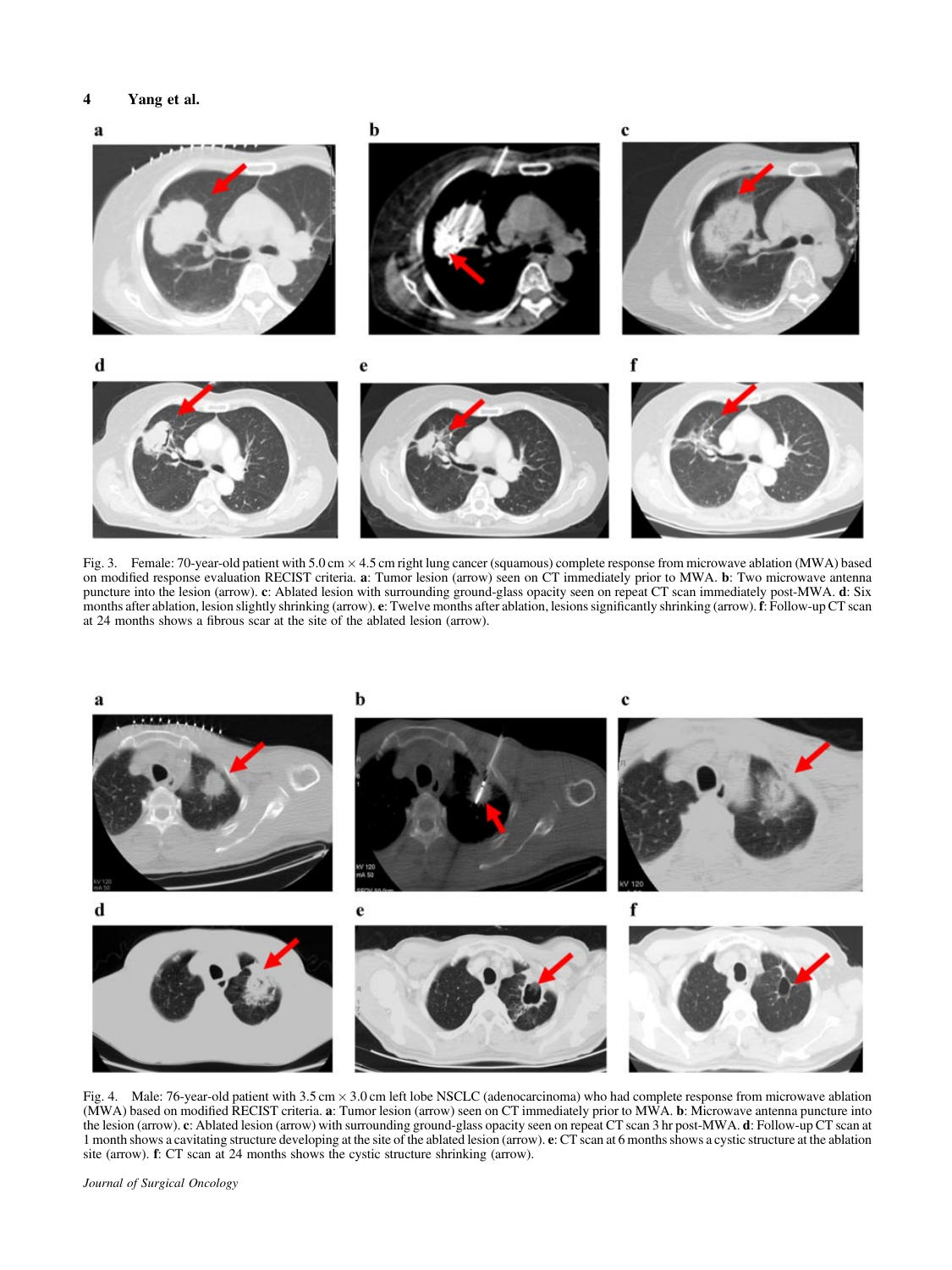TABLE II. Forty Seven Cases of Patients With Local Recurrence Rate

|                | n  | Recurrent cases | Recurrence rate % |
|----------------|----|-----------------|-------------------|
| Total          | 47 | 13              | 27.7 (13/47)      |
| $3.6 - 5.0$ cm | 24 | y.              | 37.5 (9/24)       |
| $<$ 3.5 cm     | つつ |                 | 17.4(4/23)        |

Note recurrent rate: tumor diameter greater than 3.5 cm group compared with  $\leq$ 3.5 cm,  $P = 0.037$ .



Fig. 5. Overall survival in the cohort of 47 patients was 89% at 1 year, 63% at 2 years, 43% at 3 years, and 16% at 5 years; median survival was 33.8 months.



Fig. 6. Overall 1‐, 2‐, 3‐, and 5‐year survivals, stratified by tumor size, were 91%, 72%, 59%, and 36% for tumors  $\leq$ 3.5 cm, and 88%, 53%, 27%, and 0% for tumors > 3.5 cm ( $P = 0.016$ ).



Fig. 7. Seventeen patients died of tumor. The median cancer-specific survival was 47.4 months (95%CI: 25.7–69.1 months).

procedure which could be controlled by effective antibiotics according to the sputum or blood culture. There was 1 case (2.1%) of bronchopleural fistula and the air leak resolved with pleural tube drainage for 2 months. The average length of hospital stay was 4.7 days (3–19 days). The grade of complications was illustrated in Table III.

## DISCUSSION

Recently more and more NSCLC in early stage was diagnosed with the highly developed radiographic techniques. However elder patients with severe cardiopulmonary dysfunction and other concomitant diseases were medically inoperable. The image-guided thermoablation including RFA and MWA has been used for these patients. RFA has been indicated to be effective, feasible, and minimally invasive in the treatment of early stage NSCLC [5,15]. But there was very few clinical study about the effect and safety of MWA in early stage treatment of NSCLC.

MWA has several advantages over RFA including larger volumes of necrosis in shorter procedure time, less "heat sink" effect for better treatment of perivascular tissue, and maximizing the ablation zone size by positioning multiple MWA antenna into larger lesion simultaneously [16–19]. Based on the substantial advantages for MWA, more patients with pulmonary malignancies were given the MWA treatment as an alternative option.

|  |  | <b>TABLE III. Grade of Complications During and Post-MWA</b> |  |  |
|--|--|--------------------------------------------------------------|--|--|
|--|--|--------------------------------------------------------------|--|--|

| Grade               | Complications          | Number |
|---------------------|------------------------|--------|
| Major complications | Pneumothorax           | 5      |
|                     | Pleural effusion       |        |
|                     | Bronchopleural fistula |        |
| Minor complications | Pneumothorax           | 15     |
|                     | Pleural effusion       |        |
|                     | Hemoptysis             | 10     |
|                     | Pneumonia              |        |
| Adverse events      | Pain                   | 20     |
|                     | Post-ablation syndrome | 15     |
|                     | Pneumothorax           | 10     |
|                     | Pleural effusion       |        |
|                     | Hemoptysis             |        |